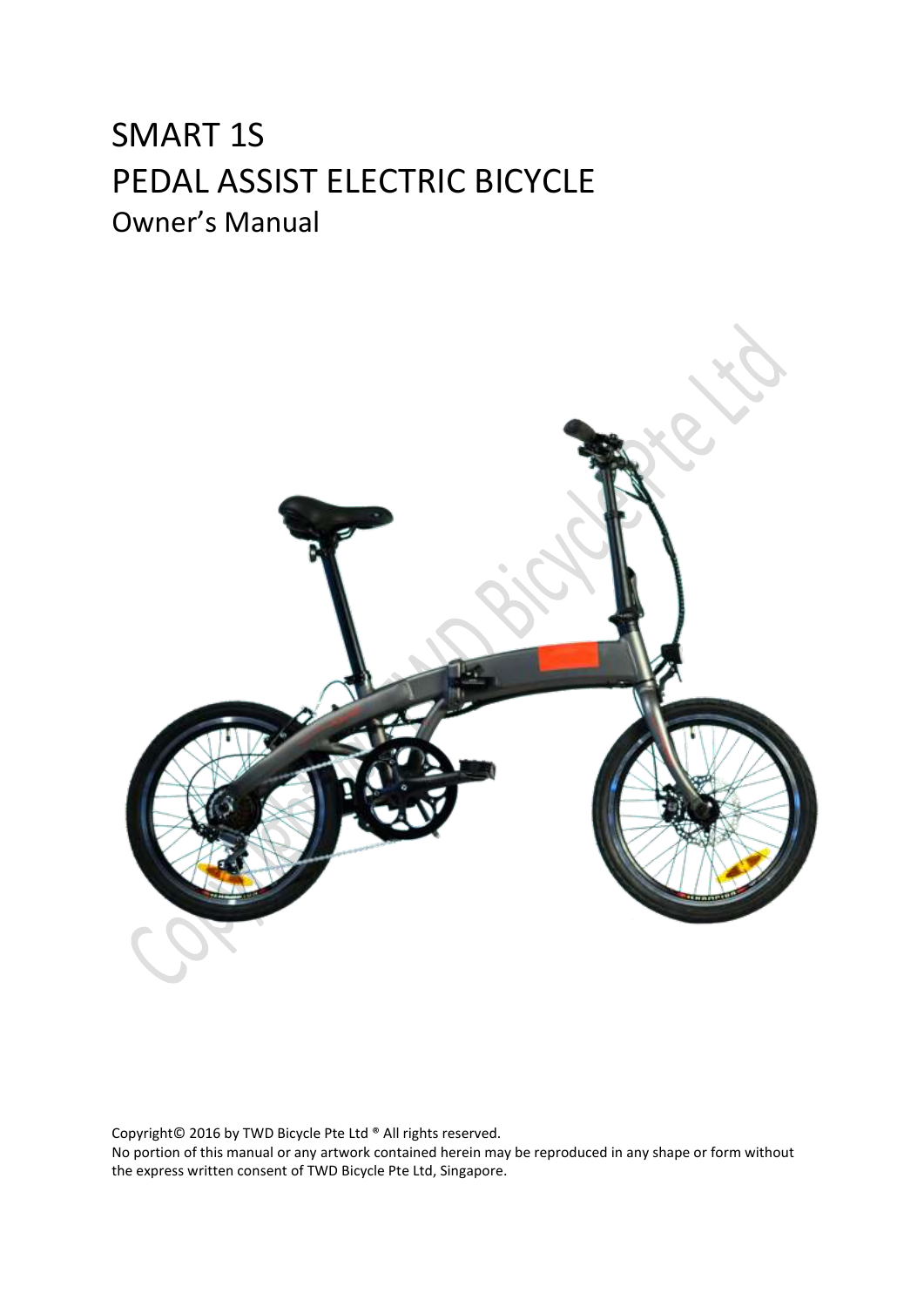#### **IMPORTANT**

This manual contains important information that should be reviewed before riding the Pedal Assist Electric Bicycle (Pedelec). Any user should read and understand this manual before riding it. Always wear a helmet and follow the local regulations while riding your Pedal Electric Bicycle. Obey local traffic rules and regulations at all times. Ensure this Pedal Assist Electric Bicycle is in good condition before riding. Use common sense and Ride Safely.



When using the Pedal Assist Electric Bicycle for the first time, ensure that you are in a safe open area to ride before you engage the Pedal Assist System (PAS) feature. Start on the first level of pedal assist until you are comfortable with how the pedal assist feature works. Never engage the pedal assist feature unless you are in a balanced, ready to ride position with both hands on the handlebar controls. Failure to follow and understand these instructions may result in risk of serious injury or even fatal, and it may also damage your bicycle and void your warranty.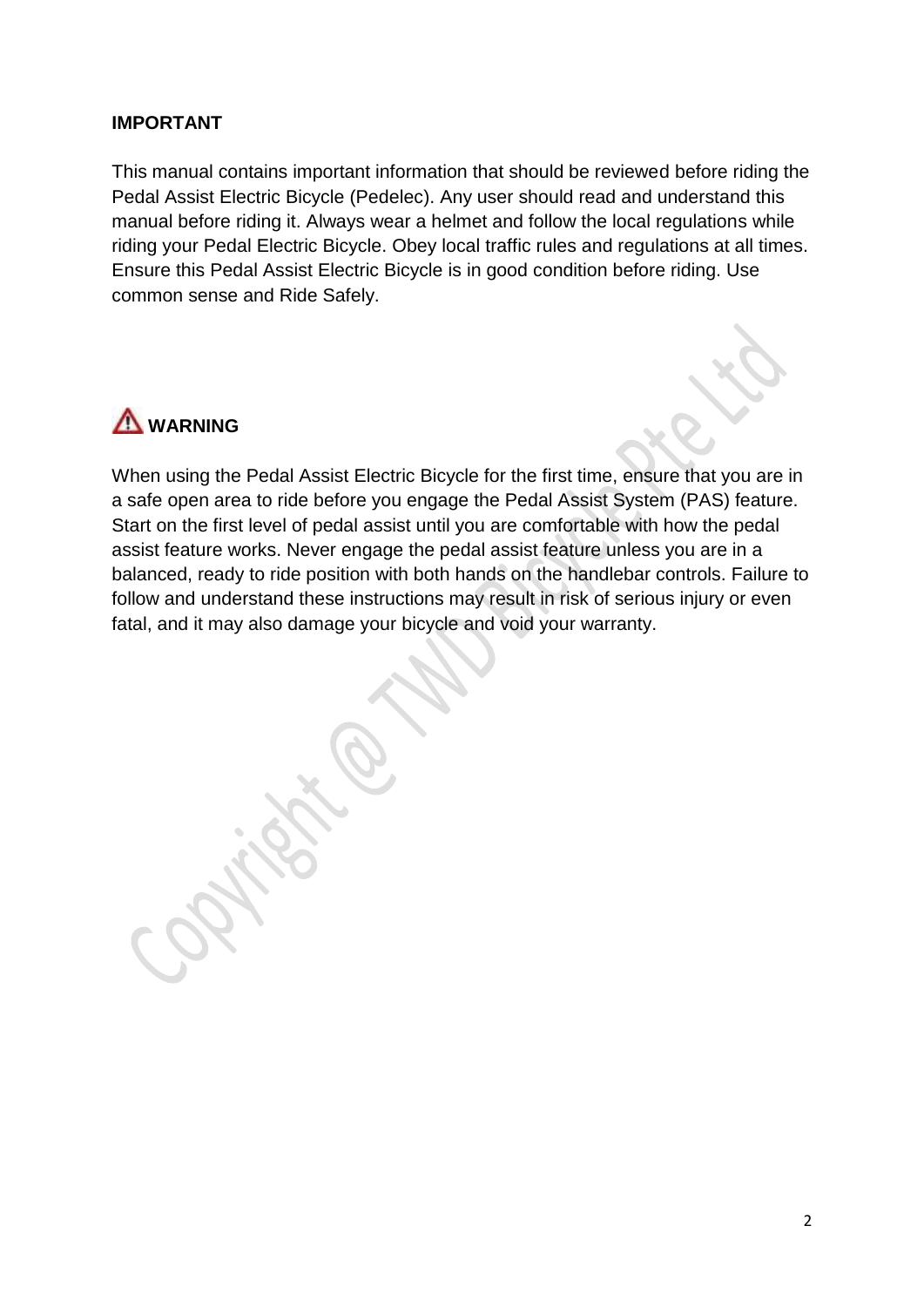# **PAGE CONTENT**

# **PAGE NO**

|                                                     | 5              |
|-----------------------------------------------------|----------------|
|                                                     | $\sqrt{5}$     |
|                                                     | 6              |
|                                                     | $\overline{7}$ |
|                                                     | $\overline{7}$ |
| 7. PEDAL MOTOR ASSISTANCE LEVEL AND POWER INDICATOR | 8              |
|                                                     |                |
|                                                     | 9              |
|                                                     |                |
|                                                     |                |
|                                                     |                |
|                                                     |                |
|                                                     |                |
|                                                     |                |
|                                                     |                |
|                                                     |                |
|                                                     |                |
|                                                     |                |
|                                                     |                |
|                                                     |                |
|                                                     |                |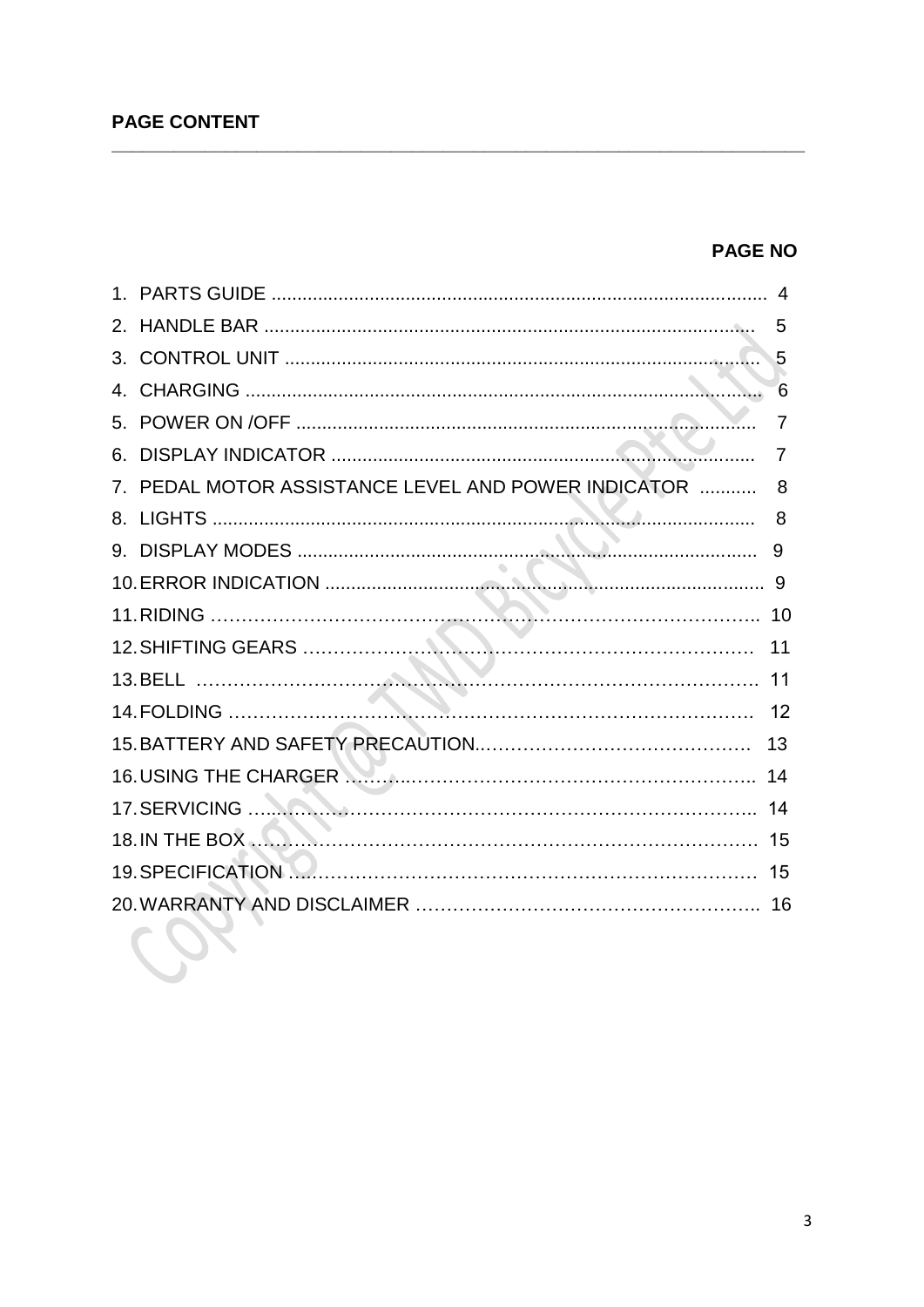## **1. PARTS GUIDE**



**\_\_\_\_\_\_\_\_\_\_\_\_\_\_\_\_\_\_\_\_\_\_\_\_\_\_\_\_\_\_\_\_\_\_\_\_\_\_\_\_\_\_\_\_\_\_\_\_\_\_\_\_\_\_\_\_\_\_\_\_\_\_\_\_\_\_\_**

- 1. Wheel
- 2. Rear Derailleur
- 3. Chain
- 4. Crank Set
- 5. Pedal
- 6. Seat Post
- 7. Saddle
- 8. Frame
- 9. Head Set
- 10.Stem / Handlepost
- 11.Handlebars
- 12.Brake Lever
- 13.Control Unit (Display)
- 14.Fork
- 15.Front Brake
- 16.Front Light
- 17.Kick Stand
- 18.Motor
- 19.Rear Light
- 20.Rear Brake
- 21.Battery Casing
- 22.Charger Port / Battery Switch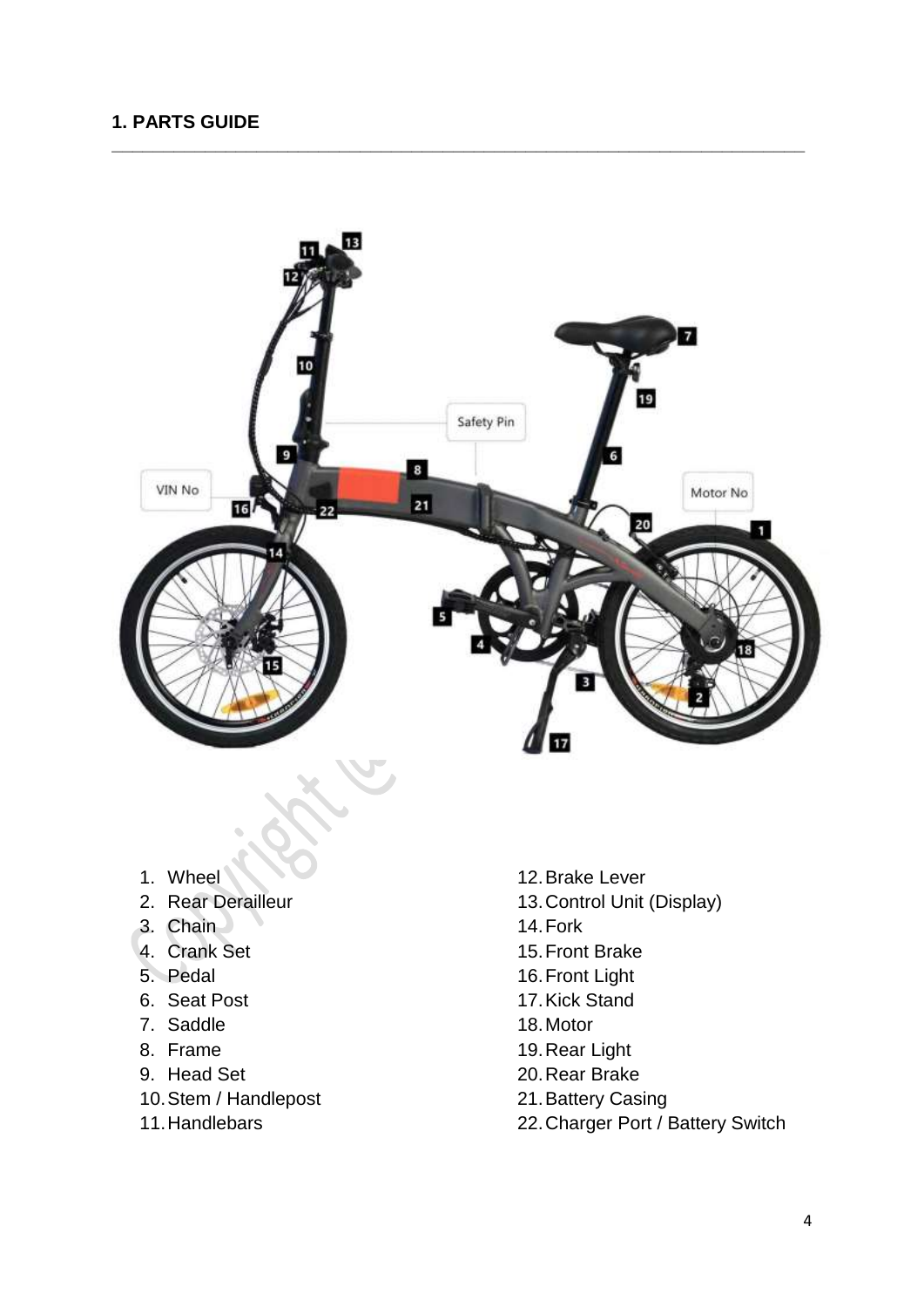# 2. HANDLEBAR





5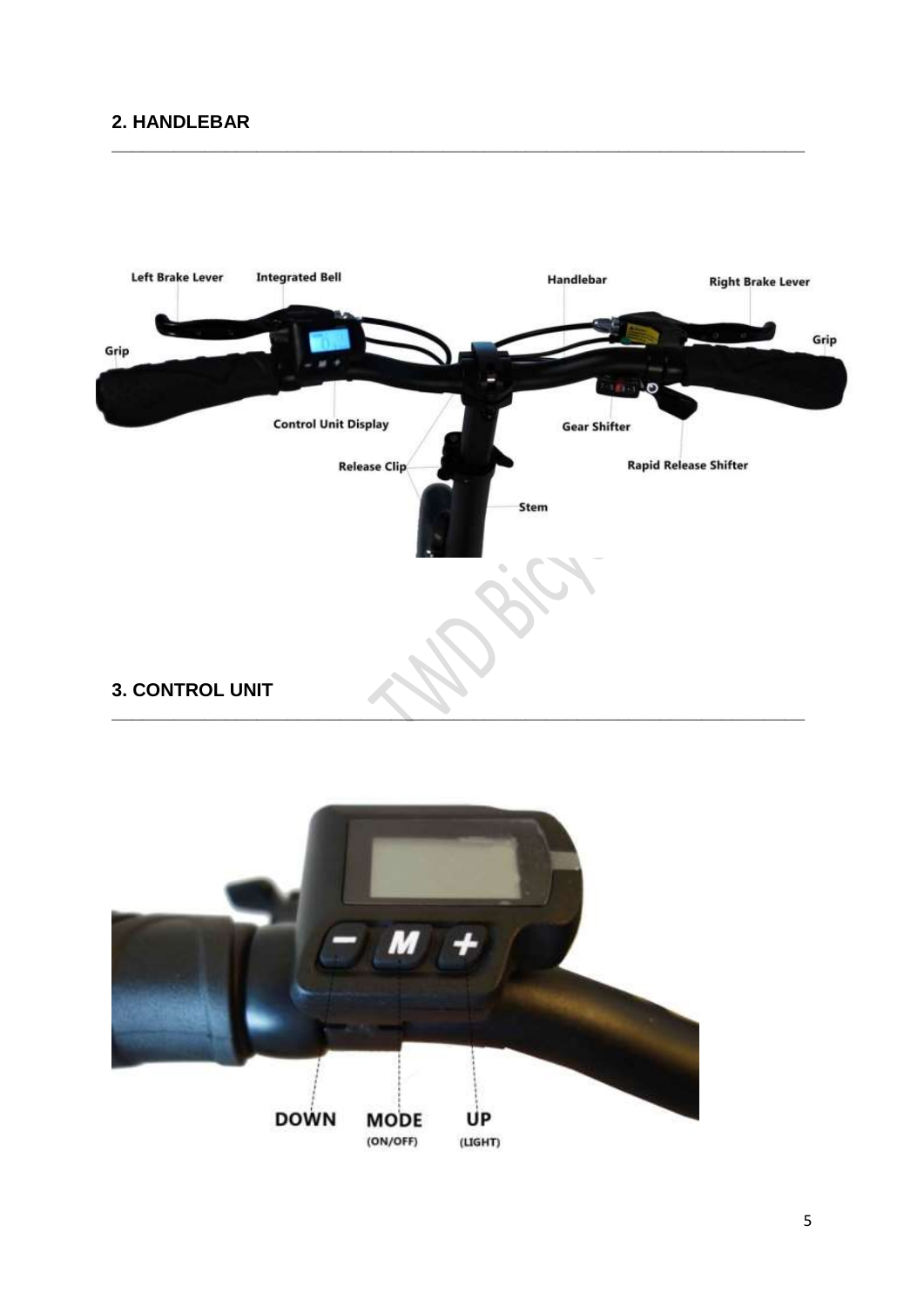# **4. CHARGING**



**\_\_\_\_\_\_\_\_\_\_\_\_\_\_\_\_\_\_\_\_\_\_\_\_\_\_\_\_\_\_\_\_\_\_\_\_\_\_\_\_\_\_\_\_\_\_\_\_\_\_\_\_\_\_\_\_\_\_\_\_\_\_\_\_\_\_\_**

#### **To Charge the Battery:**

- 1. Open the protective flap and insert the charging point of the charger to the battery module charging port securely.
- 2. Charge the battery until the charge indicator on the charger LED light turns from red to green. When fully charged, unplug it and close back the protective flap.
- 3. You may also remove the battery out from the frame for recharging.

**NOTE:** THE PROPER STORAGE TEMPERATURE FOR THE LITHIUM ION BATTERY IS BETWEEN 5°C AND 30°C. BATTERY PERFORMANCE WILL BE AFFECTED BY EXTREME TEMPERATURES. BATTERY DISTANCE PER CHARGE MAY NOT BE OPTIMUM WHEN OPERATING IN EXTREME TEMPRATURES. IT IS STRONGLY RECOMMENDED TO PARK IN A COOL, DRY ENVIRONMENT. AVOID EXPOSING IT TO HOT SUN OR HEAT

**CAUTION:** ONLY USE THE ORIGINAL CHARGER AND BATTERY OTHERWISE WARRANTY WILL BE VOID. DO NOT OPEN OR DISMANTLE CHARGER OR BATTERY AS IT WILL VOID THE WARRANTY. THE LITHIUM ION BATTERY SHOULD BE CHARGED IMMEDIATELY AFTER USE. DO NOT STORE THE BATTERY FOR LONG PERIODS OF TIME WITHOUT CHARGE. IF YOU MUST STORE THE BATTERY FOR A LONG TIME PERIOD WITHOUT USE, CHARGE IT EVERY 2 TO 3 MONTHS TO AVOID REDUCING BATTERY'S OPERATING LIFE. LITHIUM ION BATTERY MUST BE RECYCLED IN ACCORDANCE TO LOCAL REGULATIONS AND IN SAFELY MANNER TO ENVIRONMENT.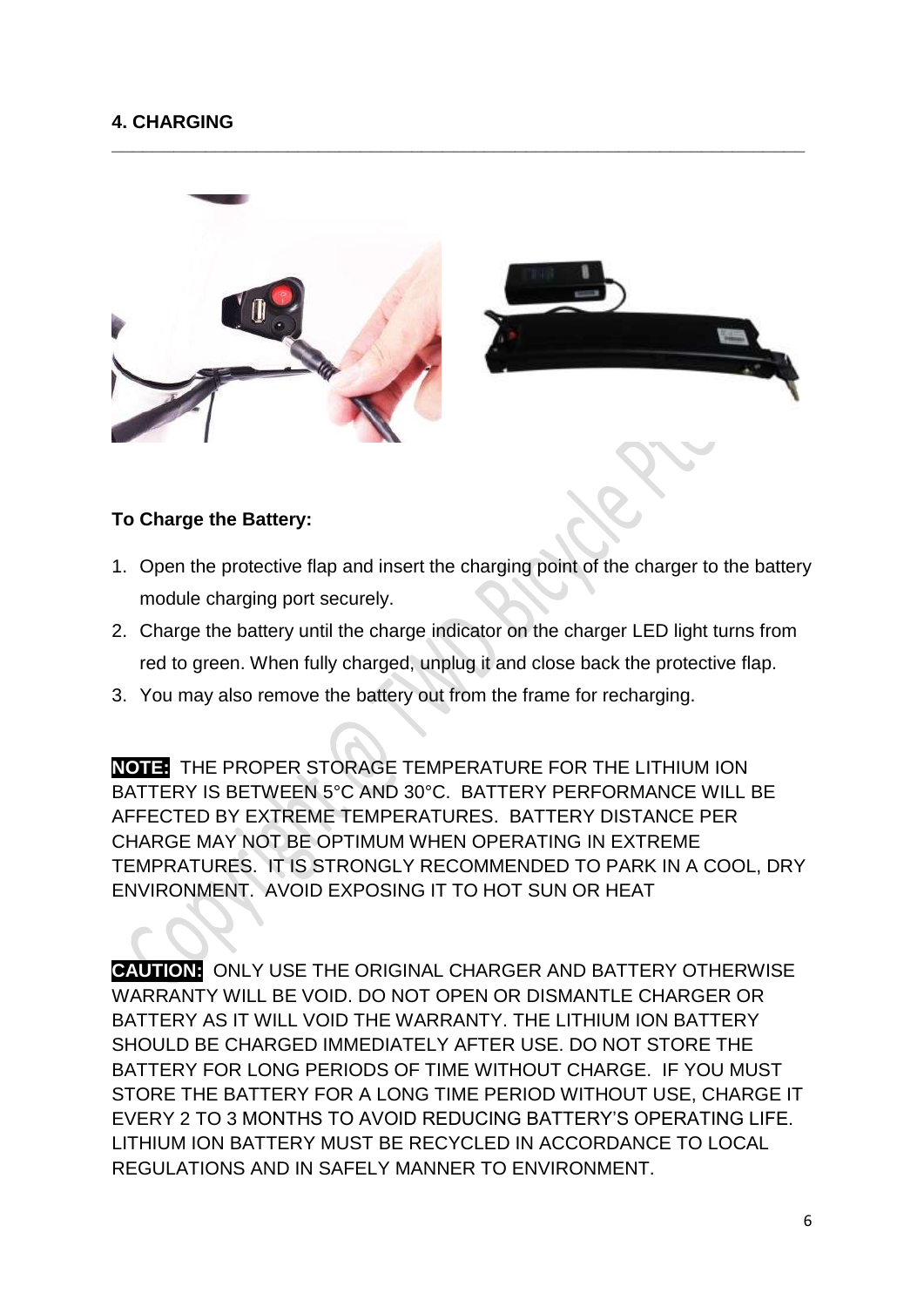## **5. POWER ON / OFF**





**\_\_\_\_\_\_\_\_\_\_\_\_\_\_\_\_\_\_\_\_\_\_\_\_\_\_\_\_\_\_\_\_\_\_\_\_\_\_\_\_\_\_\_\_\_\_\_\_\_\_\_\_\_\_\_\_\_\_\_\_\_\_\_\_\_\_\_**

To Power ON and OFF:

- 1. Set the battery module SWITCH to ON position.
- 2. To turn ON the control unit, hold the MODE  $\Box$  button for 2 seconds.
- 3. To turn OFF the control unit hold the MODE **button for another 2 seconds.**

**NOTE:** WHEN NO ACTIVITY FOR MORE THAN 10 MINUTES. THE SMART CONTROL UNIT WILL SHUT DOWN ITSELF TO CONSERVE ENERGY

## **6. DISPLAY INDICATORS**

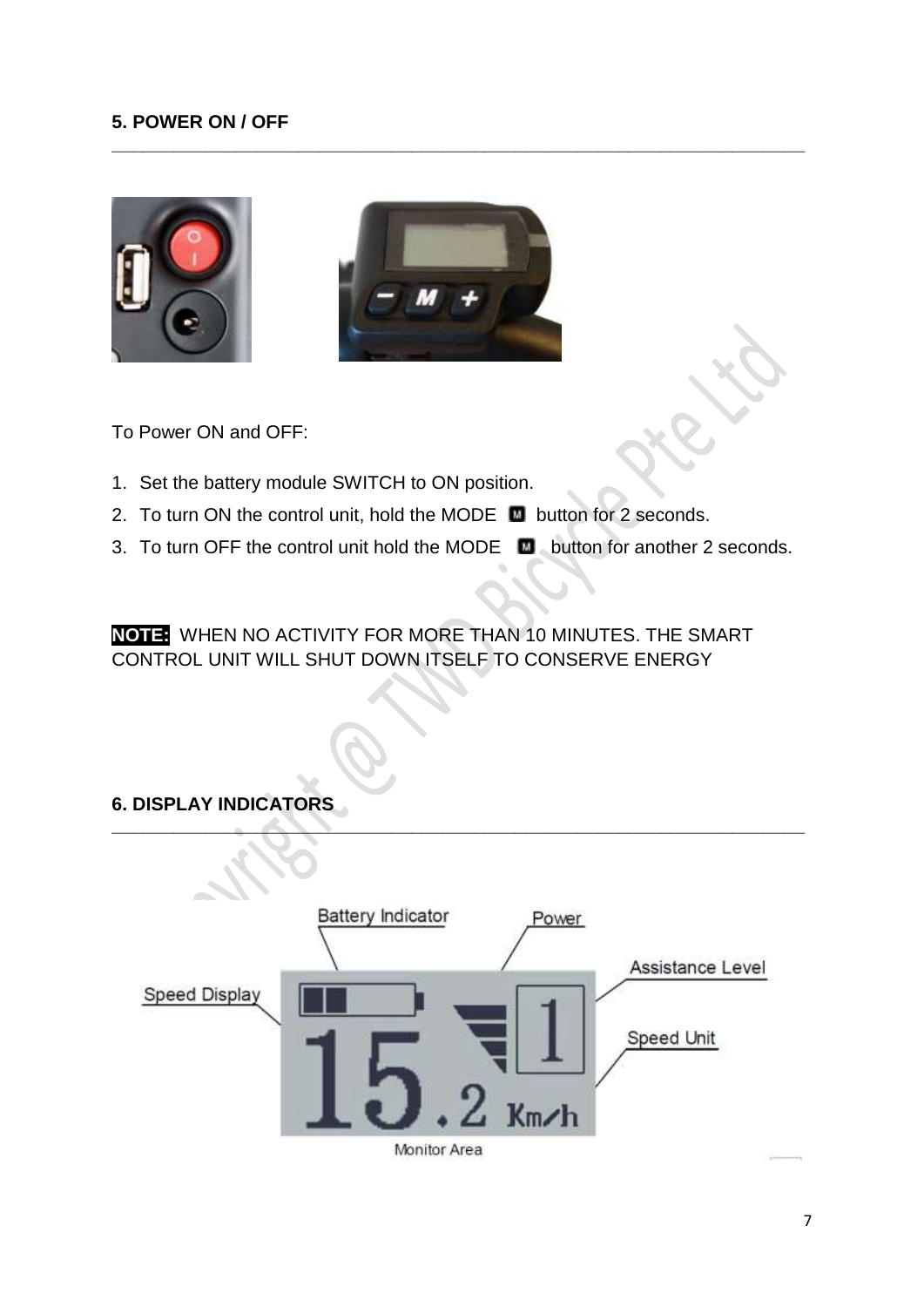# **7. PEDAL MOTOR ASSISTANCE LEVEL AND POWER INDICATOR**





There are five levels of pedal assist power. Start off slowly, using the first level of pedal assist until you get a proper feel for the bike and how it handles in pedal assist mode. Assistance levels indicate the output power of the motor. The default value is level "1".The default power ranges from level "0" to level "5". Level "1" is the minimum power. Level "5" is the maximum power. To adjust the desired level, press UP  $\Box$  or DOWN  $\Box$  button. While riding, motor output level is indicated in the varying power bar

**\_\_\_\_\_\_\_\_\_\_\_\_\_\_\_\_\_\_\_\_\_\_\_\_\_\_\_\_\_\_\_\_\_\_\_\_\_\_\_\_\_\_\_\_\_\_\_\_\_\_\_\_\_\_\_\_\_\_\_\_\_\_\_\_\_\_\_**

**NOTE:** TO CONSERVE BATTERY ENERGY, CHOOSE THE MINIMUM POWER ASSIST WHILE PEDALLING.

#### **8. LIGHTS**



FRONT LED Light ON and OFF:

- 1. To turn ON the Front Light (when equipped) press and hold the UP  $\Box$  button for 2 seconds. The control unit display backlight will also be ON.
- 2. To turn it OFF, press and hold the UP  $\Box$  button in the same way for another 2 seconds. The control unit display backlight will also be OFF.

REAR LIGHT: turn ON or OFF rear Red LED by pressing the button in the middle.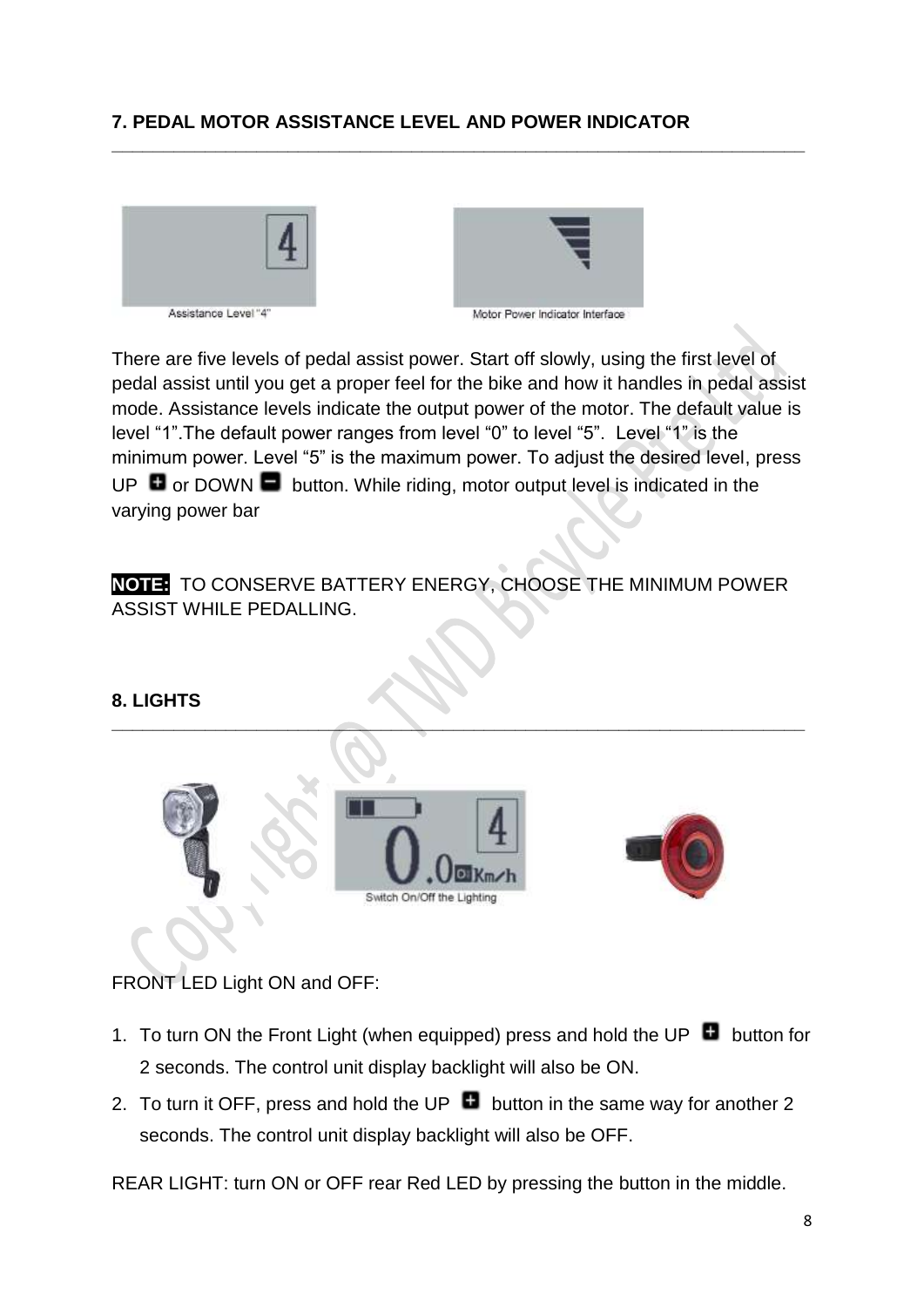

**\_\_\_\_\_\_\_\_\_\_\_\_\_\_\_\_\_\_\_\_\_\_\_\_\_\_\_\_\_\_\_\_\_\_\_\_\_\_\_\_\_\_\_\_\_\_\_\_\_\_\_\_\_\_\_\_\_\_\_\_\_\_\_\_\_\_\_**

When the control unit is activated, the main indicator will show Running Speed by default.

To change the indicated information while the bicycle is not moving, press MODE **To** button to show information as below:

Running Speed (Km/h)  $\rightarrow$  Trip Distance (Km)  $\rightarrow$  Odometer (Km)  $\rightarrow$  Riding Time (Hour)  $\rightarrow$  Average Speed (Km/h)  $\rightarrow$  Max Speed (Km/h). Each state will display for 2 seconds and then automatically returns to the Running Speed interface.

**\_\_\_\_\_\_\_\_\_\_\_\_\_\_\_\_\_\_\_\_\_\_\_\_\_\_\_\_\_\_\_\_\_\_\_\_\_\_\_\_\_\_\_\_\_\_\_\_\_\_\_\_\_\_\_\_\_\_\_\_\_\_\_\_\_\_\_**

# **10. ERROR CODE INDICATION**



If there is error about the electronic control system, the error code will appear automatically in the display.

**CAUTION:** WHEN ERROR INDICATION APPEARS, POWER OFF YOUR CONTROL UNIT AND CONTACT YOUR AUTHORISED DEALER FOR SERVICING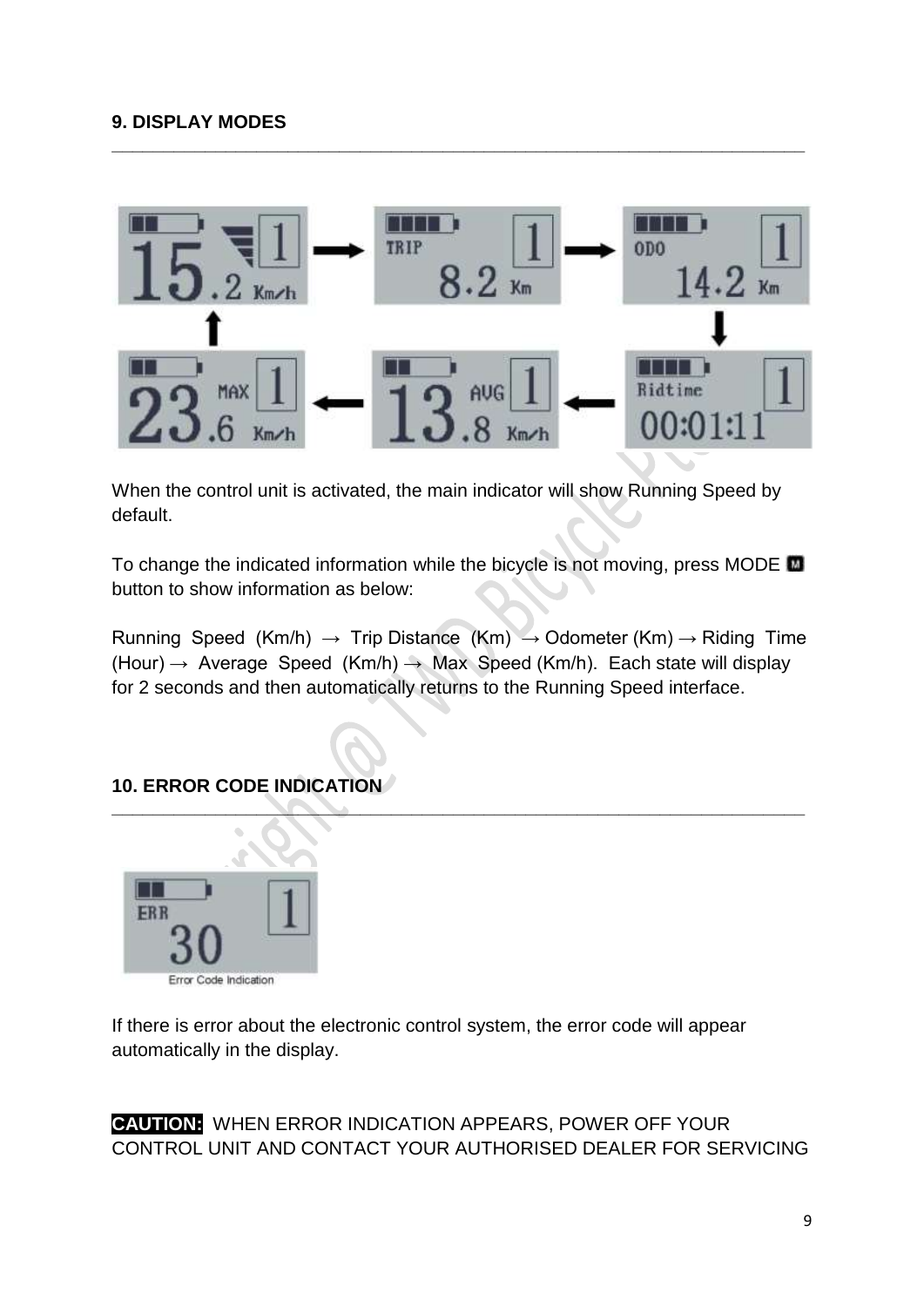#### **11. RIDING**



After powering on the battery and control module, set the pedal assist power to the first level. Make sure you are in a safe open area to ride before you engage the pedal assist feature. Never engage the pedal assist feature unless you are in a balanced, ready to ride position with both hands on the handlebar controls. Remember wear a helmet and follow the local regulations.

**\_\_\_\_\_\_\_\_\_\_\_\_\_\_\_\_\_\_\_\_\_\_\_\_\_\_\_\_\_\_\_\_\_\_\_\_\_\_\_\_\_\_\_\_\_\_\_\_\_\_\_\_\_\_\_\_\_\_\_\_\_\_\_\_\_\_\_**

Once ready, simply pedal the bicycle as normal. You will feel the pedal assist motor engage and "boost" you along. If you stop pedalling, or engage the brake lever, the pedal assist feature will stop automatically.

Should you wish to pedal it manually you may set the pedal assist power to "0" or simply turn it off.

**WARNING:** YOUR SAFETY AND OTHER ROAD USERS SAFETY ARE IMPORTANT THEREFORE DO NOT BE DISTRACTED OR OPERATE A MOBILE PHONE OR OTHER ELECTRONIC DEVICE WHILE RIDING. PLEASE PAY ATTENTION TO TRAFFIC. WHENEVER POSSIBLE, RIDE ON THE BICYCLE LANES AND ALWAYS IN THE SAME DIRECTION AS TRAFFIC. KEEP IN MIND THAT OTHER TRAFFIC USERS MAY UNDERESTIMATE THE SPEED. PLEASE RIDE IT WITH BOTH HANDS ON THE HANDLEBARS. RIDE SAFELY AND USE COMMON SENSE.

**CAUTION:** PLEASE ENSURE IT IS SAFE AND ROAD WORTHY BEFORE RIDING. HAVE IT CHECKED THROUGHLY ESPECIALLY AFTER BEING STORED FOR A LONG TIME PERIOD WITHOUT USE.

**NOTE:** TO EXTEND THE DISTANCE AND TO CONSERVE BATTERY ENERGY, CHOOSE THE MINIMUM POWER ASSIST WHILE PEDALLING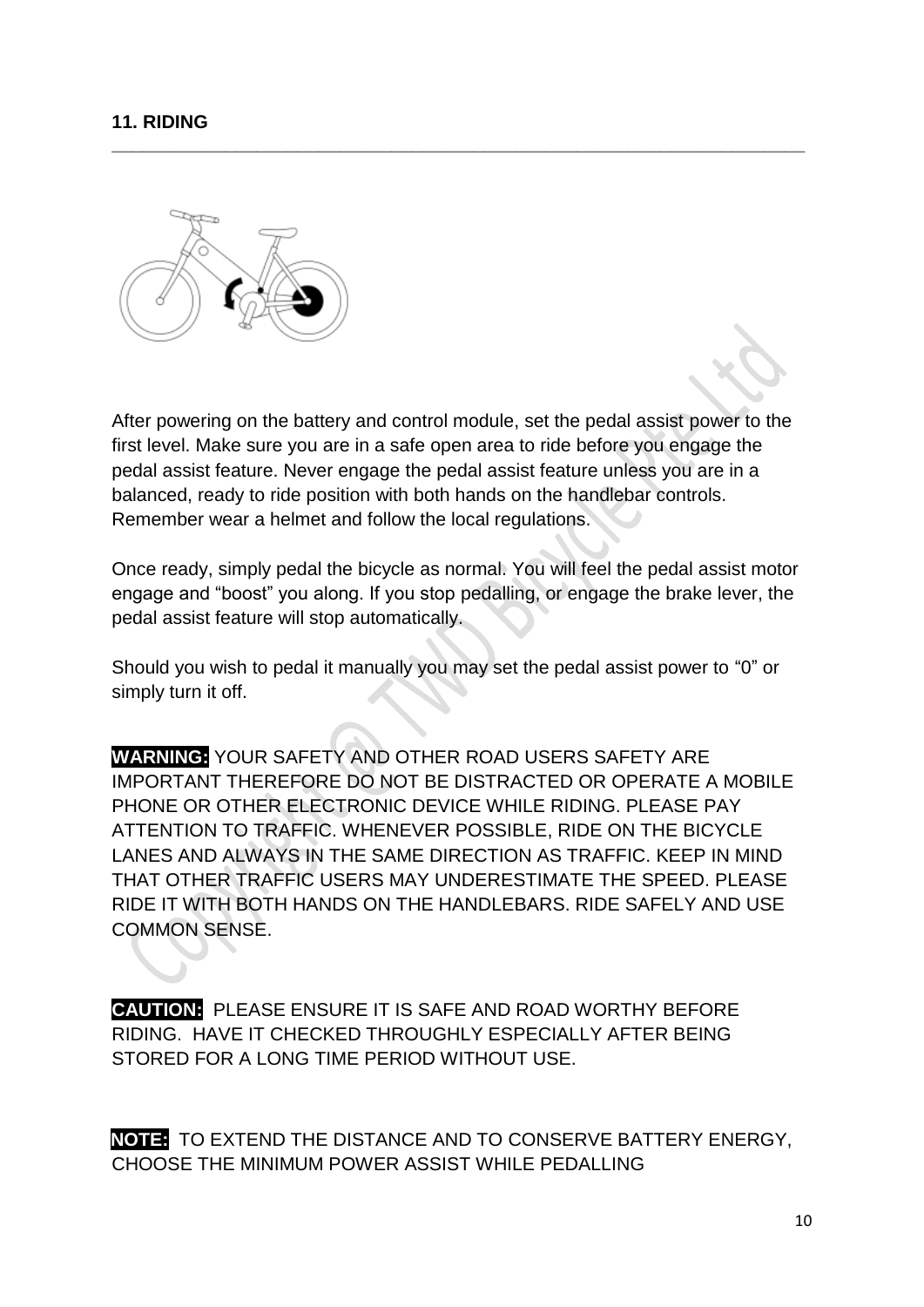## **12. SHIFTING GEARS**



Shifting gears:

- 1. Shifting gear up, press with your thumb on the low shifter lever
- 2. Shifting gear down, pull the upper shifter lever one gear at a time

**NOTE:** YOU NEED TO PEDAL WHEN SHIFTING UP OR DOWN GEARS.

**\_\_\_\_\_\_\_\_\_\_\_\_\_\_\_\_\_\_\_\_\_\_\_\_\_\_\_\_\_\_\_\_\_\_\_\_\_\_\_\_\_\_\_\_\_\_\_\_\_\_\_\_\_\_\_\_\_\_\_\_\_\_\_\_\_\_\_**

**\_\_\_\_\_\_\_\_\_\_\_\_\_\_\_\_\_\_\_\_\_\_\_\_\_\_\_\_\_\_\_\_\_\_\_\_\_\_\_\_\_\_\_\_\_\_\_\_\_\_\_\_\_\_\_\_\_\_\_\_\_\_\_\_\_\_\_**

**13. BELL**



This bicycle comes with integrated bell at the left brake lever for your convenience.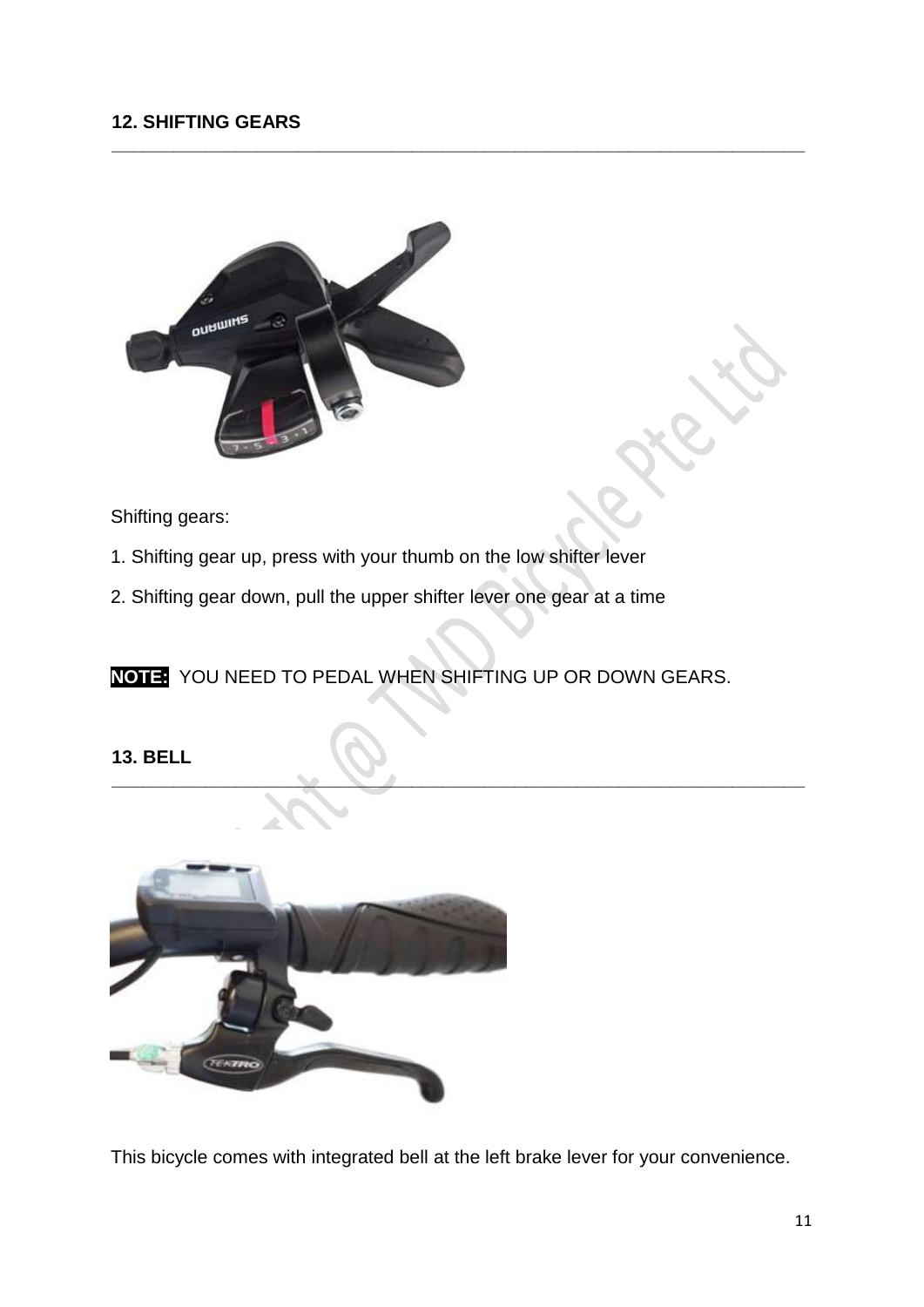## **14. FOLDING**



**\_\_\_\_\_\_\_\_\_\_\_\_\_\_\_\_\_\_\_\_\_\_\_\_\_\_\_\_\_\_\_\_\_\_\_\_\_\_\_\_\_\_\_\_\_\_\_\_\_\_\_\_\_\_\_\_\_\_\_\_\_\_\_\_\_\_\_**

- 1. Open the safety pin and the quick release lever on the stem and let it down.
- 2. Open the safety pin and the quick release lever in the middle of the frame.
- 3. Rotate the front half of the bicycle frame until it is parallel to the back half.
- 4. Fold and secure.
- 5. To unfold, reverse the preceding steps.

**WARNING:** DO NOT RIDE UNLESS ALL JOINTS AND QUICK RELEASE MECHANISMS ARE SECURELY TIGHTENED AND LOCKED APPROPRIATELY.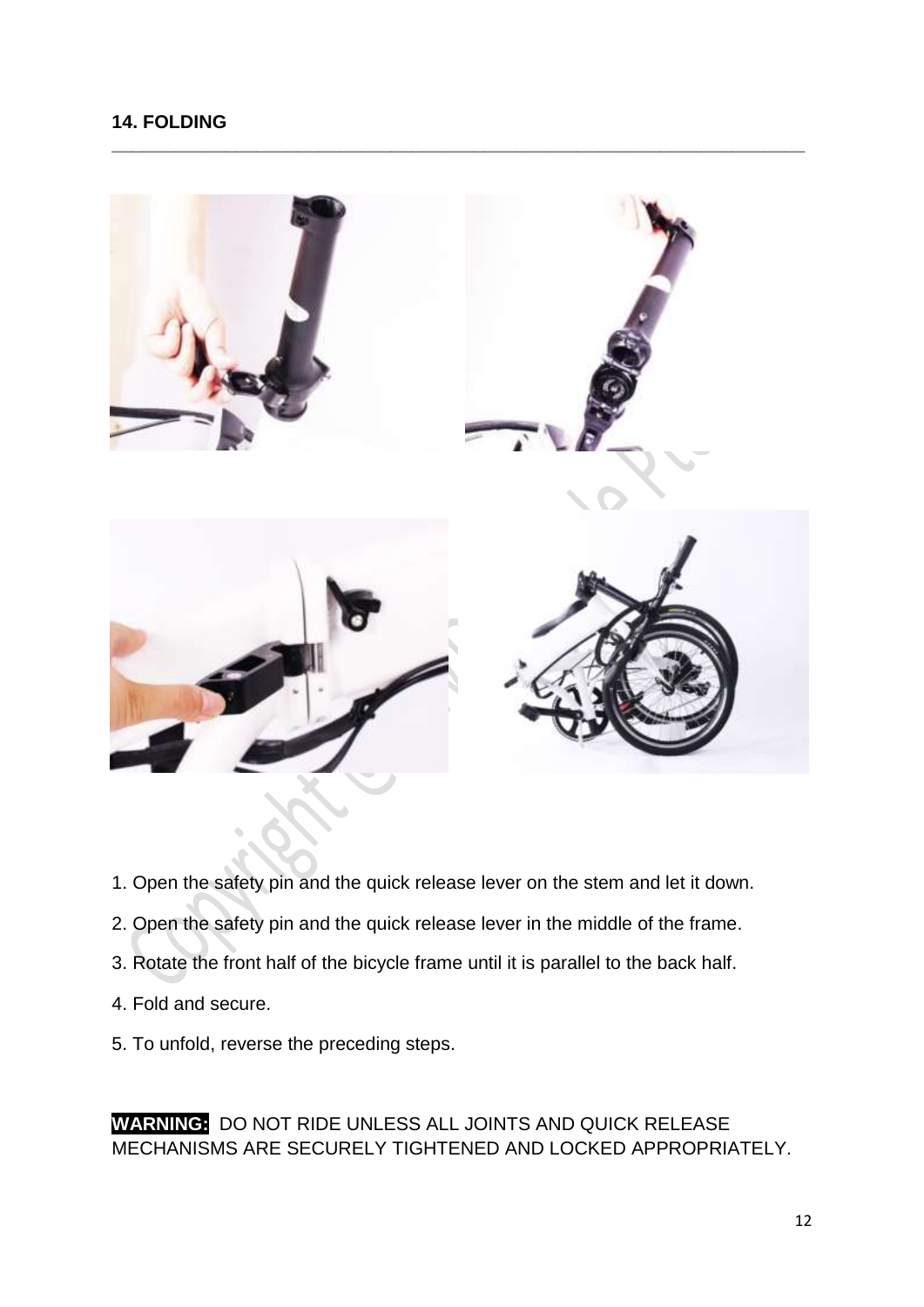# **15. BATTERY AND SAFETY PRECAUTIONS**

1. Charge the battery pack for at least 6 hours before using your new pedal assist bicycle for the first time or until the charge led on the charger turn green.

**\_\_\_\_\_\_\_\_\_\_\_\_\_\_\_\_\_\_\_\_\_\_\_\_\_\_\_\_\_\_\_\_\_\_\_\_\_\_\_\_\_\_\_\_\_\_\_\_\_\_\_\_\_\_\_\_\_\_\_\_\_\_\_\_\_\_\_**

- 2. To install the battery, slide the battery pack onto the bike rack steadily and then lock it into the rack with the supplied key.
- 3. Switch on the battery power when ready for usage. Switch off the battery power when the bicycle is not in use.
- 4. The battery pack works properly at the temperature range of 5º C to 30º C. The running mileage will shorten if used outside of this temperature range.
- 5. Remove the battery pack if the bike is not used for an extended period of time, or if it is stored outdoors to prevent the battery from over exposure to excessive sun or rain.
- 6. Store the battery pack in a cool, dry and ventilated place with temperature between 5º C to 30º C.
- 7. If the battery is found overheating, leaking, deforming, giving out, has an odd smell, or is smoking, stop using the battery pack immediately.
- 8. Do not use the battery pack on other applications or to power other products.
- 9. Use only the supplied battery and the specified adaptor to charge the battery.
- 10.Using uncertified, non-recommended adaptor to charge the battery pack may cause irreparable damage and void the warranty.
- 11.Keep the battery pack away from children's reach.
- 12.For long term storage, the battery should be charged at 60%-80% capacity (about 3-4 hours). Repeat the same procedure every 2-3 months.
- 13.The battery pack should be charged promptly when the power is low, to avoid damage caused by battery self-discharge.
- 14.Do not use chemical solvent to clean the case of the battery pack or adaptor.
- 15.Use a soft cloth to wipe and clean any waterlogging or dirt on the surface of the battery pack and the adaptor.
- 16.Do not expose the battery for long periods of time to rain or strong sunlight.
- 17.Do not place the battery pack in a humid environment or submerge in water.
- 18.Do not put the battery pack into fire.
- 19.Avoid over-loading the bicycle over 100kg including rider and cargo.
- 20.Avoid extended climbing of hills over 15 degrees steep for over 15 minutes.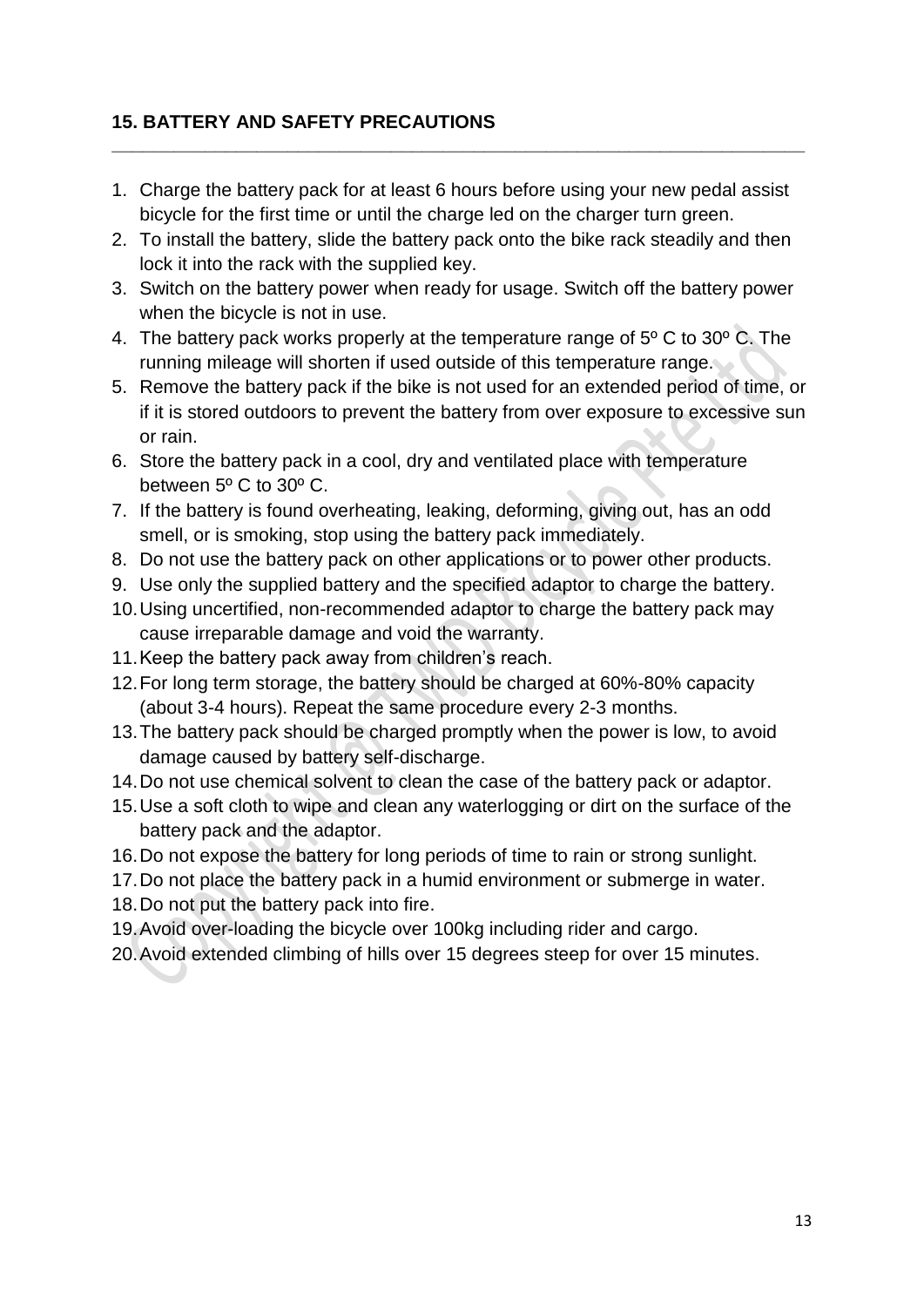#### **16. USING THE CHARGER**

The charger should be examined regularly for damage to the cord, plug, enclosure and other parts. In the event such damage has occurred, the pedal assist bicycle should not be charged until the charger is repaired or replaced.

**\_\_\_\_\_\_\_\_\_\_\_\_\_\_\_\_\_\_\_\_\_\_\_\_\_\_\_\_\_\_\_\_\_\_\_\_\_\_\_\_\_\_\_\_\_\_\_\_\_\_\_\_\_\_\_\_\_\_\_\_\_\_\_\_\_\_\_**

Use only the supplied, recommended charger. Always use caution when charging. The charger is not a toy and should be operated by an adult. Never operate the charger near flammable materials or liquids.

Disconnect the charger and unplug it from the pedal assist bicycle when not in use. Do not exceed the recommended charging time. Always disconnect the charger from the pedal assist bicycle prior to wiping down or cleaning the pedal assist bicycle with any liquid.

Use the charger to charge the battery in a cool, dry and well ventilated area, away from sparks, flames, smoking and combustibles.

## **17. SERVICING**

Check and maintain your Pedal Assist Electric Bicycle periodically to ensure smooth and safe riding.

**\_\_\_\_\_\_\_\_\_\_\_\_\_\_\_\_\_\_\_\_\_\_\_\_\_\_\_\_\_\_\_\_\_\_\_\_\_\_\_\_\_\_\_\_\_\_\_\_\_\_\_\_\_\_\_\_\_\_\_\_\_\_\_\_\_\_\_**

Clean the exterior with damp clothes and wipe clean. Do not spray with water.

Store the bicycle in the cool and dry place.

Before riding, check that all the safety pins are well secured, all mechanicals and electricals components are functioning properly. Ensure the brakes are functioning well and the tires properly inflated.

Check for loosen or worn out parts and do not operate your bicycle until they are repaired or replaced by your authorised dealers.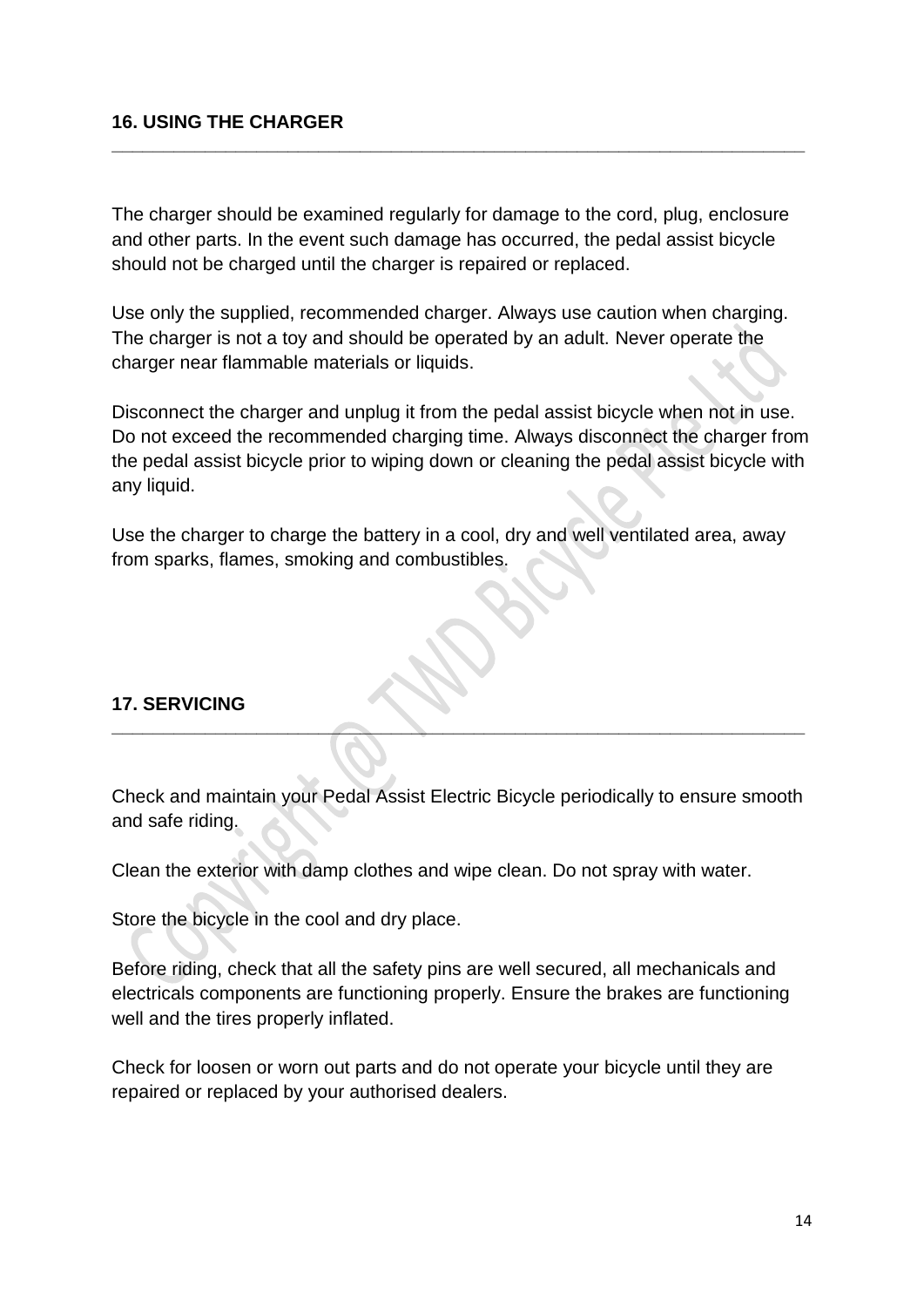## **18. IN THE BOX**

- 1. Pedal Asist Electric Bicycle
- 2. Smart1S Owner's Manual
- 3. Charger and Manual
- 4. Cable and Plug
- 5. Battery
- 6. Battery Key
- 7. Warranty

## **19. SPECIFICATIONS**

| <b>Control Unit Display:</b> | <b>KD58C LED DISPLAY</b>                      |
|------------------------------|-----------------------------------------------|
| Controller:                  | SINE WAVE CONTROLLER                          |
| Sensors:                     | 12 MAGNET SPEED SENSORS, 5 LEVELS             |
| Battery:                     | LITHIUM ION 36V 7.8AH                         |
| Charger:                     | 240V/110V, 50-60HZ, 2 A, SMART CHARGER, 4-6HR |
| Distance:                    | <b>PEDELEC &lt;75KM PER CHARGE</b>            |
| Motor:                       | 250W, 36V (MOTOR CUT OFF SPEED 25KM/H)        |
| Frame:                       | LIGHT WEIGHT 6061-T6 ALUMINIUM                |
| Tyre:                        | 20"x1.75                                      |
| Brake:                       | TEKRO BRAKE WITH SAFETY E-POWER CUT-OFF       |
| Max Load:                    | 120KG                                         |
| Weight:                      | 18KG                                          |
| Shifter:                     | <b>SHIMANO 7-SPEED</b>                        |
| Derailleur:                  | <b>SHIMANO 7-SPEED</b>                        |
| Chain:                       | <b>KMC 7 SPEED</b>                            |
| Rim:                         | ALUMINIUM 6061-T6, SPOKE RIM 20"              |
|                              |                                               |

**\_\_\_\_\_\_\_\_\_\_\_\_\_\_\_\_\_\_\_\_\_\_\_\_\_\_\_\_\_\_\_\_\_\_\_\_\_\_\_\_\_\_\_\_\_\_\_\_\_\_\_\_\_\_\_\_\_\_\_\_\_\_\_\_\_\_\_**

**\_\_\_\_\_\_\_\_\_\_\_\_\_\_\_\_\_\_\_\_\_\_\_\_\_\_\_\_\_\_\_\_\_\_\_\_\_\_\_\_\_\_\_\_\_\_\_\_\_\_\_\_\_\_\_\_\_\_\_\_\_\_\_\_\_\_\_**

**NOTE:** SPECIFICATIONS MAY SUBJECT TO CHANGE WITHOUT PRIOR **NOTICE**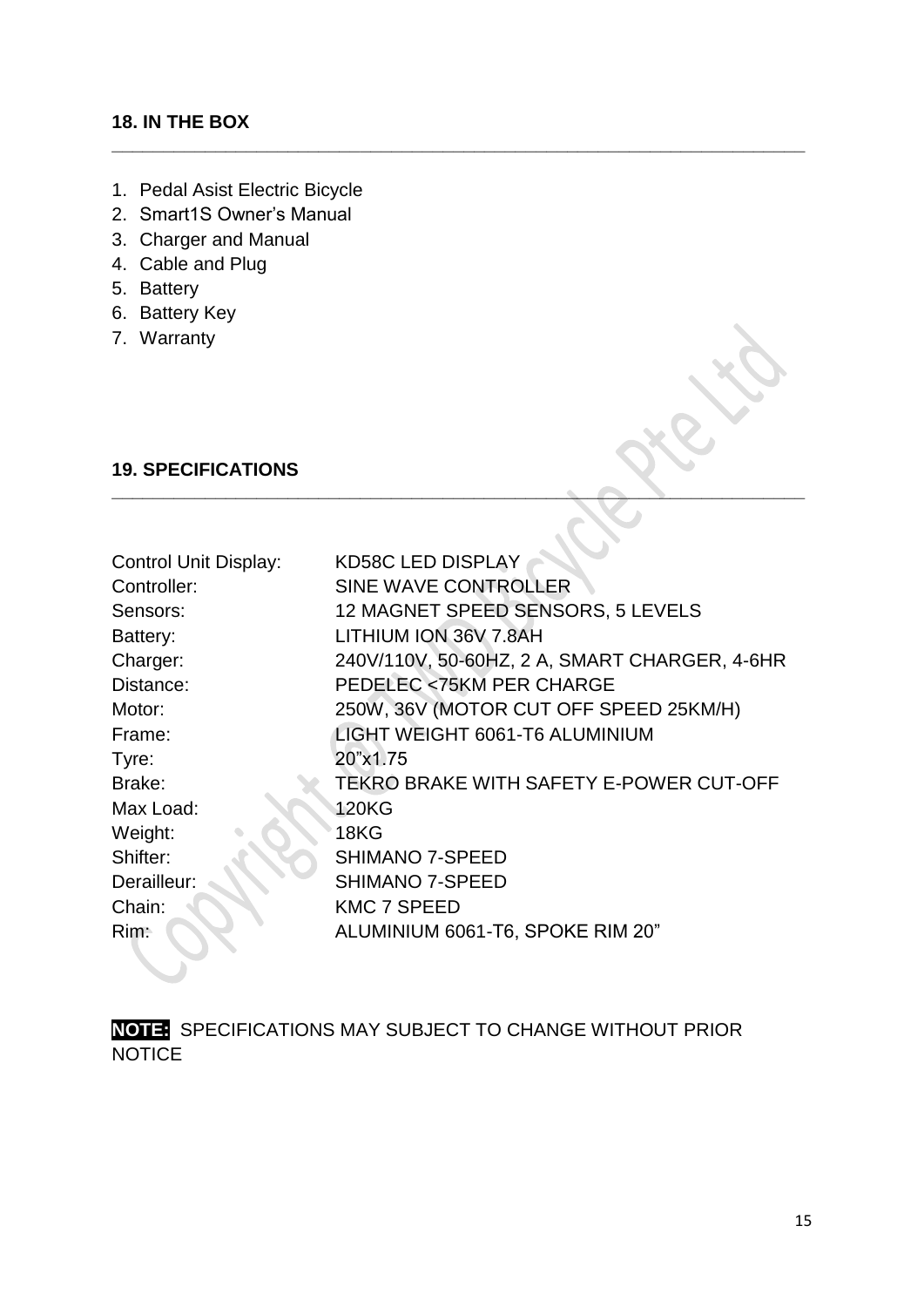## **20. WARRANTY AND DISCLAIMER**

#### WARRANTY

TWD Bicycle Pte Ltd warrants that the Smart1S is free from manufacturing defects and workmanship under normal conditions and reasonable use:

**\_\_\_\_\_\_\_\_\_\_\_\_\_\_\_\_\_\_\_\_\_\_\_\_\_\_\_\_\_\_\_\_\_\_\_\_\_\_\_\_\_\_\_\_\_\_\_\_\_\_\_\_\_\_\_\_\_\_\_\_\_\_\_\_\_\_\_**

- for the electric motor and frame;
- for the specific of days or months as stated in the invoice from the date of original retail purchase.

#### WARRANTY EXCLUSIONS

This warranty does not cover:

- if it has been modified or repaired by a person other than TWD Bicycle Pte Ltd;
- if it has been used for rental or commercial purposes;
- if the mark, logo and serial number has been defaced or removed from the Product;
- damage resulting from water, or flood;
- damage resulting from causes other than defects in materials and workmanship, including to accident, abuse, misuse, neglect, improper assembly, improper repair, improper maintenance, alteration, modification or other abnormal, excessive or improper use;
- damage occurring during shipment or transport of the Product back to TWD Bicycle Pte Ltd;
- products that are not in the original equipment at the time of purchase;
- damage resulting from use of products which are defective or incompatible with the Product;
- damage resulting from normal wear and tear, including damage or deterioration to the surface finish; aesthetics or appearance of the Product;

This warranty is void in its entirety by any modification of the frame, fork, or components. This warranty expressly provides for the repair or replacement of the said product and is the sole remedy of the warranty. Any and all other remedies and damage that may otherwise be applicable are excluded, including but not limited to, incidental and consequential damages.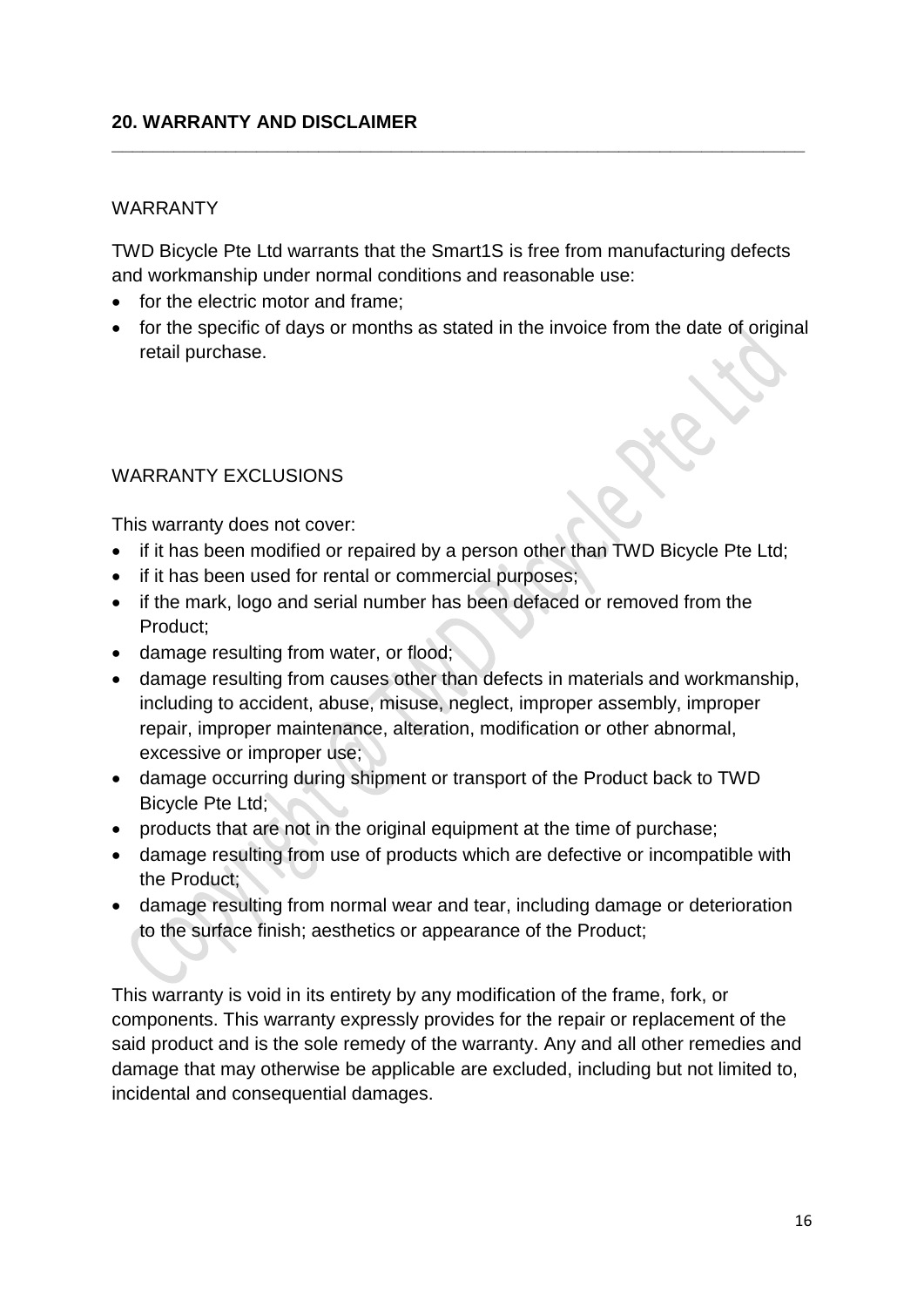## WARRANTY HANDLING

To make a valid claim under this warranty:

- return the product in it is original package:
- bring the original dated invoice or receipt;
- bring the original warranty registration form or the original extended warranty form to TWD Bicycle Pte Ltd, 192 Pandan Loop #06-24, Singapore 128381.

Please have the following information available:

- Model Number
- VIN or Vehicle Identification Number
- Motor Number
- Customer and Dealer details

If, having inspected the product, TWD Bicycle Pte Ltd accepts that the product is defective; TWD Bicycle Pte Ltd will (in its sole discretion) either repair or replace the said product without charge.

## GENERAL PROVISIONS

This warranty is governed by and construed under the laws of the country or state in which the product was purchased. This warranty does not affect your statutory rights.

TWD Bicycle Pte Ltd reserves the right to revise this limited warranty without notice.

# PERSONAL DATA CLAUSE

Your personal data is being collected and may be used or disclosed to third parties (which maybe overseas) for the purpose of servicing the warranty for your Product and contacting you in relation to the same, or for promotional, marketing, publicity, research and profiling purposes (the "Purpose"). TWD Bicycle Pte Ltd, will handle your personal data in compliance with the Singapore Personal Data Protection Act 2012 and all regulations there under. TWD Bicycle Pte Ltd, reserve the right to charge a reasonable administrative fee for request to access of correct personal data.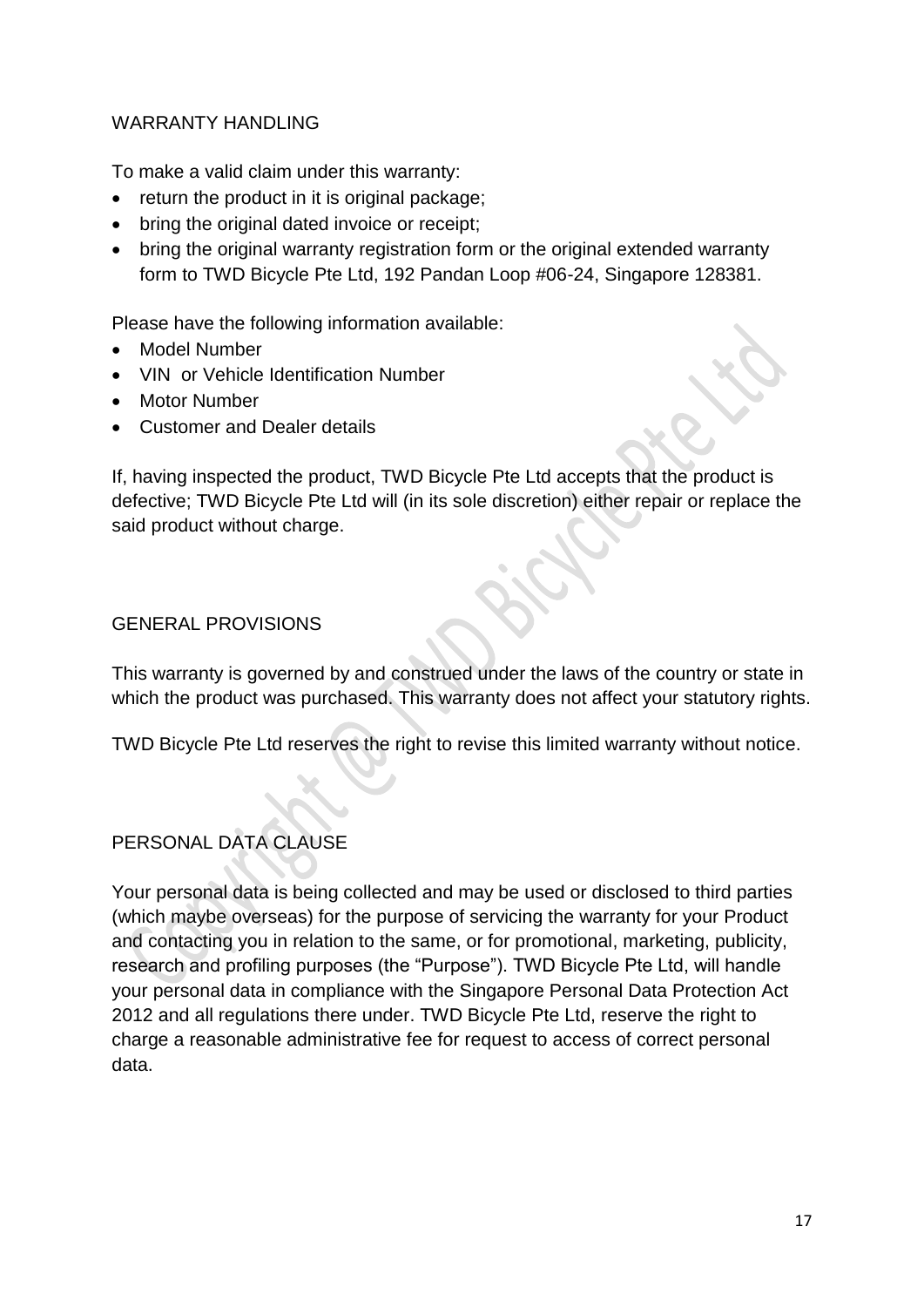| <b>PRODUCT DETAILS</b>                     |  |  |  |  |
|--------------------------------------------|--|--|--|--|
| Model No:                                  |  |  |  |  |
| Motor Serial No:                           |  |  |  |  |
| VIN / Frame No:                            |  |  |  |  |
| Date of Purchase:                          |  |  |  |  |
| Receipt No:                                |  |  |  |  |
| <b>CUSTOMER DETAILS</b>                    |  |  |  |  |
| <b>Customer Name:</b>                      |  |  |  |  |
| <b>Customer Address:</b>                   |  |  |  |  |
| Postal Code:                               |  |  |  |  |
| Contact No (Mobile) :                      |  |  |  |  |
| Contact No (Home):                         |  |  |  |  |
| Email:                                     |  |  |  |  |
| Signature of customer:                     |  |  |  |  |
| <b>DEALERS DETAILS</b>                     |  |  |  |  |
| <b>Dealer Stamp</b><br>(Name and Address): |  |  |  |  |